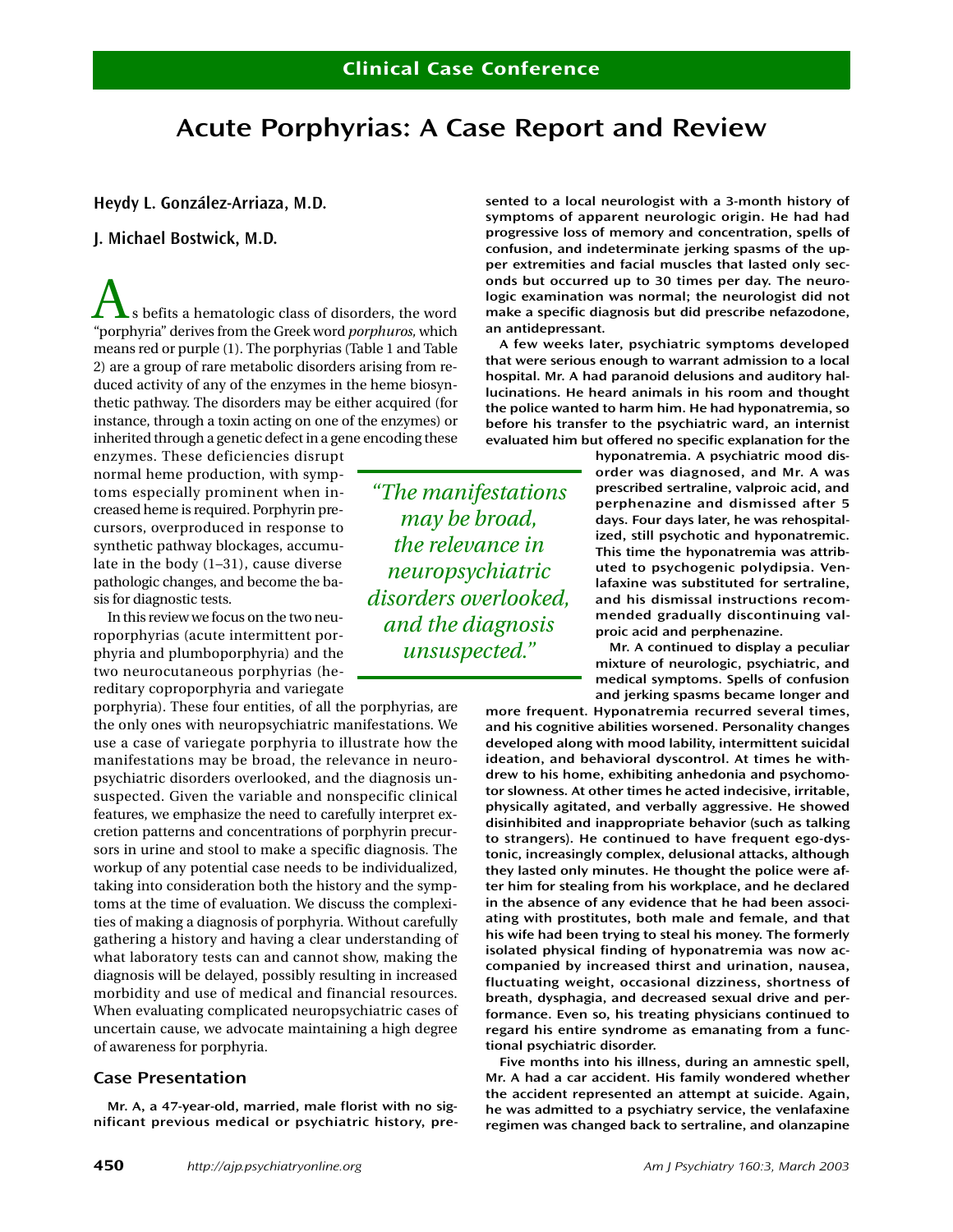#### **TABLE 1. Features of Acute Porphyrias<sup>a</sup>**

| Feature                             | Plumboporphyria                                                              | Acute Intermittent Porphyria                                                                                  | Variegate Porphyria                                                                     | Hereditary<br>Coproporphyria  |
|-------------------------------------|------------------------------------------------------------------------------|---------------------------------------------------------------------------------------------------------------|-----------------------------------------------------------------------------------------|-------------------------------|
| Other names                         | Doss porphyria; $\delta$ -<br>aminolevulinic acid<br>dehydrase deficiency    | Type II-A; Swedish porphyria; the<br>little imitator                                                          | Type II-B; South African<br>genetic porphyria;<br>mixed acute<br>intermittent porphyria |                               |
| Organ or system                     | Liver                                                                        | Liver                                                                                                         | Liver                                                                                   | Liver                         |
| Category                            | Neuroporphyria                                                               | Neuroporphyria                                                                                                | <b>Neurocutaneous</b>                                                                   | Neurocutaneous                |
| Enzyme deficiency                   | δ-Aminolevulinic acid<br>dehydrase (also called<br>porphobilinogen synthase) | Porphobilinogen deaminase (also<br>called hydroxymethylbilane<br>synthase and uroporphyrinogen I<br>synthase) | Protoporphyrinogen<br>oxidase                                                           | Coproporphyrinogen<br>oxidase |
| Genetic expression                  | Autosomal recessive                                                          | Autosomal dominant                                                                                            | Autosomal dominant                                                                      | Autosomal dominant            |
| Age at onset<br>Higher incidence in | Any age                                                                      | Adulthood                                                                                                     | Adulthood                                                                               | Adulthood                     |
| women than in men                   | Yes                                                                          | Yes                                                                                                           | Yes                                                                                     | Yes                           |

<sup>a</sup> Data from Crimlisk (1), Ashley (2), Jensen et al. (3), Thadani et al. (4), and Hift et al. (5).

#### **TABLE 2. Features of Chronic Porphyrias<sup>a</sup>**

| Feature               | Porphyria Cutanea Tarda                                                                                                                              | Congenital<br>Erythropoietic<br>Porphyria                     | Erythropoietic<br>Porphyria  | Hepatoerythropoietic<br>Porphyria                               | Harderoporphyria              |
|-----------------------|------------------------------------------------------------------------------------------------------------------------------------------------------|---------------------------------------------------------------|------------------------------|-----------------------------------------------------------------|-------------------------------|
| Other names           | Type I, sporadic, or acquired<br>(75%-90% of porphyria cutanea<br>tarda); type II, inherited, or<br>familial (10%-25% of porphyria<br>cutanea tarda) | Gunther disease:<br>congenital<br>photosensitive<br>porphyria | Type $I$ ;<br>protoporphyria |                                                                 |                               |
| Organ or system       | Liver                                                                                                                                                | Erythropoietic/<br>hematopoietic                              | Erythropoietic/<br>liver     | Erythropoietic/liver                                            | Liver                         |
| Category              | Cutaneous                                                                                                                                            | Cutaneous                                                     | Cutaneous                    | Cutaneous                                                       |                               |
| Enzyme<br>deficiency  | Uroporphyrinogen decarboxylase<br>(heterozygous deficiency)                                                                                          | Uroporphyrinogen<br>synthase                                  | Ferrochelatase               | Uroporphyrinogen<br>decarboxylase<br>(homozygous<br>deficiency) | Coproporphyrinogen<br>oxidase |
| Genetic<br>expression | Type I: sporadic; type II:<br>autosomal dominant                                                                                                     | Autosomal recessive                                           | Autosomal<br>dominant        | Autosomal recessive                                             | Autosomal recessive           |
| Age at onset          | Type I: adult; type II: childhood                                                                                                                    | Childhood                                                     | Childhood                    | Childhood                                                       |                               |

<sup>a</sup> Data from Crimlisk (1), Ashley (2), Jensen et al. (3), Thadani et al. (4), and Hift et al. (5).

**was added. A month later he was hospitalized again for recurrence of hyponatremia.**

**Seven months after his initial presentation, Mr. A was referred to our institution's outpatient neurology clinic. Although results of the neurologic examination were again normal, the neurologists thought that something was wrong. The quest for an explanation led to multiple hospitalizations on various services, including the inpatient epilepsy unit for extended video-EEG monitoring, the psychiatry unit for the Intensive Outpatient Program, and both inpatient neurology and inpatient psychiatry services. Subspecialists who offered opinions included behavioral neurologists, pulmonologists, endocrinologists, hematologists, geneticists, general internists, and psychologists. Numerous esoteric diagnoses were entertained, multiple procedures and tests ordered, and diverse medications prescribed without effect. Throughout this exhaustive evaluation, a functional psychiatric disorder continued to be considered the most likely explanation for Mr. A's problem.**

**Although he scored 30 of 30 on the Folstein Mini-Mental Status Examination, Mr. A showed marked psychomotor slowness. More formal neurocognitive testing proved challenging, hindered by his spells and slowness. A neuropsychologist was able to determine, however, that the patient's present cognitive status was lower than expected on the basis of his education and employment**

**and that he had unexplained low scores for confrontational naming, semantic fluency, learning and memory skills, and the Adult Verbal Learning Test.**

**Later in Mr. A's evaluation, an autoimmune disorder was suspected (results were positive for antinuclear antibody at 1:40 and for IgG phospholipid antibody at 1:64), but a 4-week trial of prednisone therapy that was instituted did not result in improvement. Although intriguing, nonspecific cranial magnetic resonance imaging (MRI) findings and an EEG tracing abnormality did not suggest a particular diagnosis. Prolonged video-EEG monitoring showed neither EEG discharge abnormalities nor changes in consciousness during multiple behavioral spells that were videotaped. A rapid progressive frontotemporal degenerative process, as well as Kuf's disease and acute porphyria, were considered. Single photon emission computed tomography (SPECT), electromyography (EMG), and 24-hour collection for urine and stool porphyrins were performed. Brain biopsy was contemplated but not performed. The SPECT scan showed abnormal cerebral cortical perfusion with moderate patchy reduction of flow in the temporal and postparietal lobes and more severe reduction in the superior occipital regions. EMG showed mildly slowed conduction velocities, suggestive of a mild, chronic, slowly progressive, dependent peripheral neuropathy.**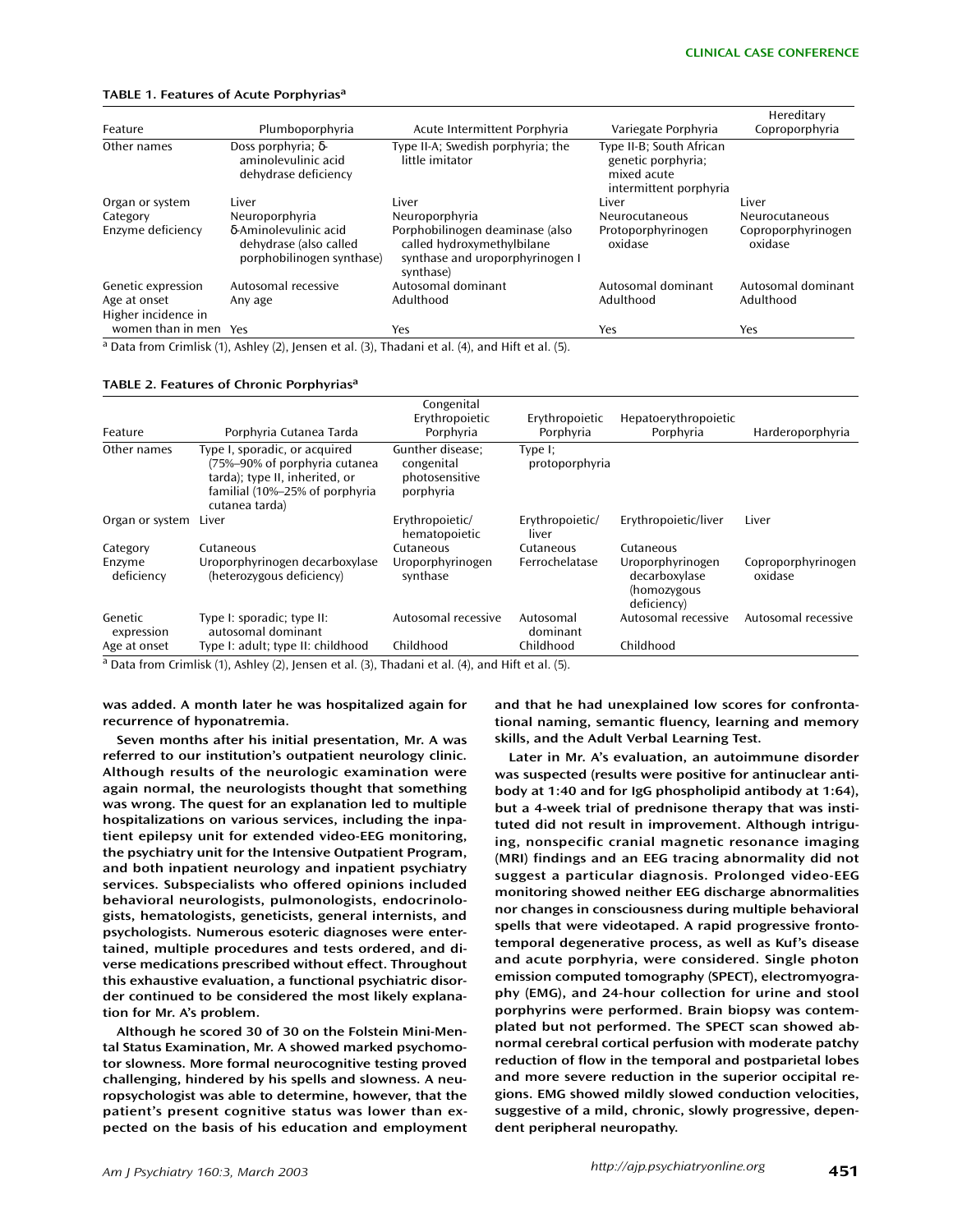**TABLE 3. Urine Porphyrin Concentrations in a 47-Year-Old Man With Variegate Porphyria**

| Porphyrin                | Reference Range<br>(per 24 hours) | Sample | Sample |
|--------------------------|-----------------------------------|--------|--------|
| Uroporphyrin             |                                   |        |        |
| (octacarboxylporphyrin)  | $0 - 46 \mu g$                    | 4      | 10     |
| Heptacarboxylporphyrin   | $0 - 13 \mu g$                    |        | 4      |
| Hexacarboxylporphyrin    | $0-5 \mu g$                       | ە-     | 1      |
| Pentacarboxylporphyrin   | $0-4$ ug                          | 4      | 8      |
| Coproporphyrin           |                                   |        |        |
| (tetracarboxylporphyrin) | $0 - 96 \mu g$                    | 104    | 150    |
| Porphobilinogen          | $0 - 1.5$ mg                      | 1.9    | 0.1    |

**Finally, whereas concentrations of urine porphyrins in Mr. A were not suggestive of an acute porphyric attack (Table 3), increased stool porphyrin concentrations were consistent with mild expression of variegate porphyria (Table 4).**

**For Mr. A, acute porphyria was the only diagnosis that could encompass the protean clinical picture. A hematologist and a geneticist took over the patient's care. The patient's ineffective psychiatric medications were discontinued. Both patient and family were given supportive therapy and counseling about measures to prevent acute attacks, including proper diet and hydration and potential precipitants of acute attacks.**

**A specific precipitating factor was not identified for Mr. A, but we noted that his illness had emerged during a period of extreme job stress, complicated by excessive smoking and caffeine intake. We advised his not returning to work at the florist shop because of the pressure. We warned him that smoking 2 to 3 packs of cigarettes and drinking 8 to 10 cups of coffee per day could exacerbate his symptoms. We considered the possibility that chemicals used in the floral shop could be adding to his troubles, although this seemed unlikely, given his several years of working in the shop.**

**Genetic testing was considered in order to confirm the diagnosis, but a search for a laboratory that would analyze the samples was unsuccessful. Family counseling, including genetic counseling, was provided to this patient and his two children. Because variegate porphyria is autosomal dominant, a 50% possibility exists for the genetic defect to occur in Mr. A's offspring (6). In the absence of symptoms in the children, however, porphyrin testing was not recommended because even if the offspring had inherited the defect, the chance of overt expression was low.**

**After dismissal from our medical center, Mr. A and his wife were bitter and angry about the emotional and financial strains of the disease. Therefore, they refused follow-up evaluation or further testing.**

## **Discussion**

Why are the porphyrias difficult to understand? Why is the literature about this illness confusing? First, each porphyria has been known by several names or classified from various perspectives (on the basis of the initial presentation, where the defective synthesis site is, or what the clinical manifestations are). Second, the defective enzyme may have been given more than one name (Table 1 and Table 2). Third, experts disagree about when to suspect acute

#### **TABLE 4. Stool Porphyrin Concentrations in a 47-Year-Old Man With Variegate Porphyria**

|                            | Reference                  |        |        |
|----------------------------|----------------------------|--------|--------|
|                            | Range                      | Sample | Sample |
| Porphyrin                  | $(\mu g/24 \text{ hours})$ | 1      | 2      |
| Uroporphyrin I             | < 120                      | 134    | 23     |
| Uroporphyrin III           | < 50                       | 35     | 18     |
| Heptacarboxylporphyrin I   | <40                        | $<$ 1  | 5      |
| Heptacarboxylporphyrin III | $<$ 40                     | 18     | 10     |
| Isoheptacarboxylporphyrins | $30$                       | $<$ 1  | $<$ 1  |
| Hexacarboxylporphyrin I    | $<$ 10                     | $<$ 1  | $<$ 1  |
| Hexacarboxylporphyrin III  | $<$ 10                     | $<$ 1  | $<$ 1  |
| Isohexacarboxylporphyrins  | $<$ 10                     | 45     | 3      |
| Pentacarboxylporphyrin I   | $<$ 20                     | 27     | 4      |
| Pentacarboxylporphyrin III | $<$ 20                     | 26     | 9      |
| Isopentacarboxylporphyrins | < 80                       | 110    | 19     |
| Coproporphyrin I           | < 500                      | 885    | 580    |
| Coproporphyrin III         | $<$ 400                    | 701    | 432    |
| <b>Isocoproporphyrins</b>  | $<$ 200                    | 120    | 311    |
| Protoporphyrin             | < 1,500                    | 5,662  | 1,892  |
| Mesoporphyrin              | 220                        | 416    | 252    |
| Deuteroporphyrin           | < 1,200                    | 4,296  | 1,815  |
| Semiprotodeuteroporphyrin  | < 1,500                    | 10,470 | 2,523  |
| Hematoporphyrin            | $90$                       | 124    | 42     |
| Total dicarboxylporphyrins | < 1,500                    | 15,306 | 4,631  |
| Coproporphyrin III/        |                            |        |        |
| coproporphyrin I ratio     | < 1.20                     | 0.79   | 0.74   |

porphyria, what to do to diagnose it, and how to interpret the results of diagnostic tests.

#### *General Background*

A specific enzyme catalyzes each step of the heme biosynthetic pathway (Figure 1). Eight enzymes are involved in the synthesis of heme and, except for the first enzyme (δ-aminolevulinate synthase), low activity of any of these can disrupt the normal pathway, especially when a stimulus occurs to increase heme production. The suboptimal activity of any one of these seven enzymes, because of either a defective gene or a toxic chemical effect, results in the overproduction and accumulation of the preceding intermediates, known as porphyrins or porphyrin precursors (1–31). Although these intermediates have no known useful physiologic function, they act as highly reactive oxidants (3, 31), and deficiencies of the seven enzymes are linked to specific types of porphyria (3, 4, 29, 31).

The term "acute porphyrias" subsumes both neuroporphyrias (acute intermittent porphyria and plumboporphyria) and neurocutaneous porphyrias (hereditary coproporphyria and variegate porphyria) (1, 3, 4, 6, 7, 19, 21, 33). Although all subtypes are rare, acute intermittent porphyria is the most common (1, 4, 5, 7, 20, 21, 31, 34–36). All four are characterized by recurrent acute attacks (1, 4, 6, 7), and their clinical manifestations are variable (1, 4, 34, 37). Symptoms may vary considerably in the same patient during different episodes, as well as among patients with the same porphyria subtype. Because the clinical course can vary from acute, self-limiting attacks to attacks that result in chronic or progressive deficits (1, 37), the attacks may mimic many other psychiatric or medical disorders, making the potential for misdiagnosis great (1, 4, 16, 34, 35, 37, 38).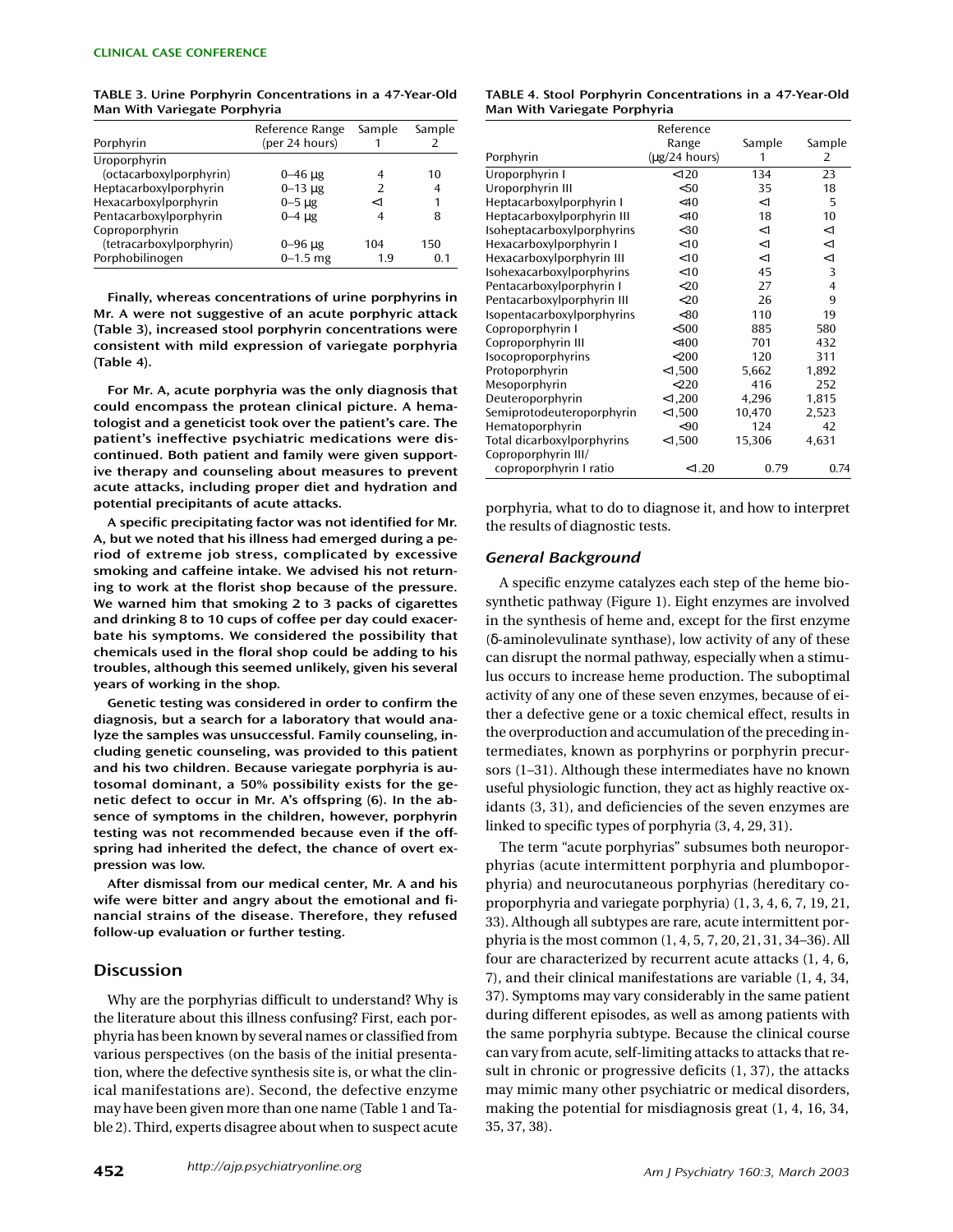The four acute porphyrias are clinically indistinguishable during acute attacks (1, 3, 4, 6, 7, 15, 17, 34, 39–42), particularly because patients with variegate porphyria and hereditary coproporphyria may not exhibit dermatologic changes (1, 4, 6, 7, 34, 37, 40, 43). Skin lesions accompany acute attacks in about one-half of the patients with variegate porphyria and in about one-third of the patients with hereditary coproporphyria (4, 40, 42). The variability of the clinical course, the lack of understanding of an appropriate diagnostic process, and the lack of a universally accepted standard for test result interpretation add to the difficulty of making a diagnosis (1, 37).

## *Clinical Manifestations*

Reported clinical manifestations of acute porphyria include neuropsychiatric symptoms and clinical signs (hysteria, anxiety, depression, phobias, psychosis, agitation, delirium, restlessness, seizures, neuropathy, sensory involvement, and hyporeflexia), autonomic instability (hypertension, tachycardia, abdominal pain, nausea, vomiting, and constipation), dehydration and electrolyte imbalance (hyponatremia, hypokalemia, and hypocalcemia), and dermatologic features (photosensitivity, skin fragility, hypertrichosis, and hyperpigmentation) (1–8, 10, 11, 15, 18, 20, 22, 28–31, 34–36, 38, 39, 43–50).

Abdominal pain, peripheral neuropathy, and changes in mental status are the classic triad of an acute attack (37). Severe abdominal pain is the most commonly reported presenting symptom during acute attacks (4, 7, 8, 18, 31, 34, 51). A clinical presentation without abdominal pain is unusual in acute porphyria, and some authors suggest that initial screening tests should be limited to patients with this symptom (14, 52). However, such a criterion would have excluded our patient. Thus, we contend that the best approach is to make a careful, individualized assessment rather than to rely on dogmatic restrictions about which patients can be considered to have the disorder.

The peripheral neuropathy tends to be progressive and involves motor and sensory nerves. Muscular weakness can progress to quadriparesis and respiratory paralysis and arrest, which may resemble Guillain-Barré syndrome. Unlike in Guillain-Barré syndrome, however, results of CSF analysis in acute porphyria are usually normal (1, 3–6, 15, 22, 34, 39), as was the case in multiple CSF analyses for our patient.

Among patients with acute porphyria, 20%–58% have neuropsychiatric symptoms during acute exacerbations (34, 35, 37). Neuropsychiatric symptoms were predominant in our patient's clinical presentation. The pathogenesis of the neuropsychiatric manifestations remains unclear and poorly understood (1, 4, 5, 16, 29, 31, 39, 44, 45), but multiple hypotheses have been proposed, including CNS metabolic abnormalities, ischemia, demyelination, oxidative stress, free radical damage (30), aminolevulinic acid direct neurotoxicity, and nervous tissue heme deficiency (1, 3, 4, 29, 31, 39, 44, 45). Postmortem CNS pathologic findings have not correlated with antemortem clinical features (1, 39, 45). One group of authors claimed that **FIGURE 1. Urine and Stool Porphyrins in the Heme Biosynthetic Pathway<sup>a</sup>**



<sup>a</sup> Each step (arrow) is catalyzed by the enzyme named to the right of the step. The type of acute porphyria resulting from a deficiency of an enzyme is indicated to the right of that enzyme. Data are from Crimlisk (1), Ashley (2), Jensen et al. (3), Thadani et al. (4), Hift et al. (5), Scarlett and Brenner (7), Sassa and Kappas (31), and Bonkovsky and Barnard (32).

psychiatric disturbances and confusion are not a significant part of the acute attack; they cite no specific data to support their claim, however (5).

Our patient presented repeatedly with hyponatremia. Marked hyponatremia frequently complicates acute porphyrias (4, 5, 7, 31, 34, 45). Its mechanism is not fully understood, but the syndrome of inappropriate secretion of antidiuretic hormone (4, 7, 34, 45), with resultant dehydration (3, 4), nephrotoxicity (4), excess renal sodium excretion, and damage to the supraoptic nuclei of the hypothalamus, has been implicated in its pathogenesis (7). Hyponatremia may precipitate convulsions (5), but epilepsy is rarely the only presenting symptom of acute porphyria. One study reported that hyponatremia more often occurs with appropriate antidiuretic hormone levels (3).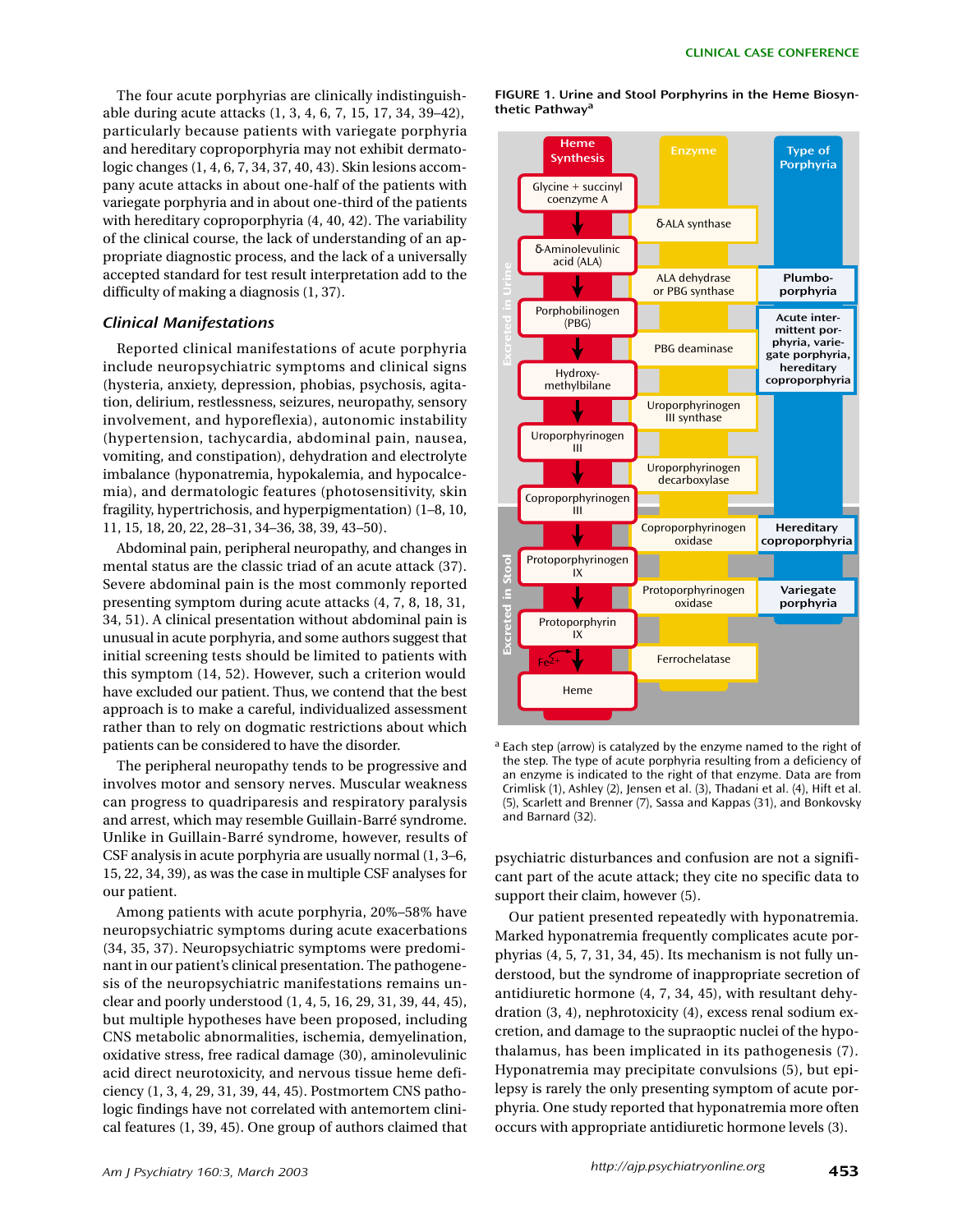

**FIGURE 2. Diagnostic Algorithm for Possible Porphyric Syndromes<sup>a</sup>**

<sup>a</sup> Data from Bonkovsky and Barnard (32) and Hindmarsh et al. (53). <sup>b</sup> Qualitative screening tests should not be used.

#### *Epidemiology*

The epidemiology of acute porphyria is complicated and probably faulty because of its rarity. In general, the prevalence of porphyria varies from country to country, as do the types of porphyria (1, 4, 34, 35). Because the disease has variable expression, the estimated prevalence of gene carriers for acute intermittent porphyria in the general population of the United States is 1–2 per 10,000 people, with clinical disease manifesting in approximately 10% of these carriers (1, 7, 31, 34, 35, 37).

Some authors report that acute porphyria is more common in patients with psychiatric illness than in the general population (7, 34, 37, 45). This is not surprising because of the similar phenotypic presentations of general psychiatric illness and porphyria, as was the case with our patient. These authors evaluated patients who had psychiatric diagnoses (most with schizophrenia, schizoaffective disorder, or atypical psychosis with neuropsychiatric impairment) and reported a point prevalence for acute intermittent porphyria between 0.21% and 0.48% (1, 34). These estimates seem to represent an increased prevalence in both latent and manifest porphyria in psychiatric populations, although comparison groups are lacking. A limitation of earlier studies of both healthy and psychiatric populations is that they used only one test, the Watson-Schwartz test, which is now known to have low sensitivity (1, 42), thus underestimating the prevalence of this disorder.

Recovery of mental function often lags behind physical recovery, and some patients report functional disturbances indefinitely (3). This seems to have been the case in our patient, whose functional symptoms persisted.

#### *Workup and Diagnosis*

Most routine investigations may offer information but are not helpful in making a diagnosis, including a diagnosis of porphyria (1). For example, with our patient, abnormal EMG findings; nonspecific cranial MRI, SPECT, and EEG findings; and recurrent episodes of hyponatremia were not pathognomonic for a particular disorder.

Urine and stool samples were most likely obtained between attacks. The diagnosis of acute porphyria would have been confirmed by repeating the quantitation of urine porphyrin during an acute episode and finding elevated levels (2–5 times normal) of porphobilinogen. However, our patient did not have another acute episode in the hospital.

## *Diagnostic Algorithm*

The biochemical distinction among the porphyrias resides with the measurement of porphyrins and their metabolites in urine and feces (9, 17, 22, 53–55). An algorithm for the diagnosis of porphyrias is based on an understanding of which porphyrin precursors to expect in urine or stool samples when evaluating for acute porphyria (Figure 1). Porphyrin intermediates in the first half of the heme biosynthetic pathway (porphobilinogen, aminolevulinic acid, and uroporphyrin) are water soluble and fat insoluble. Thus, excessive excretions occur in urine, not stool (5, 6). Terminal half porphyrin intermediates (coproporphyrin and protoporphyrin) are fat soluble and excreted through bile in the stool (1, 5, 6, 9). Because coproporphyrin is water soluble as well, it may also be present in the urine (5, 6).

In the acute setting, particularly when symptoms suggest an acute porphyric syndrome, the critical need is to make a diagnosis rapidly (32, 53). The precise type of acute porphyria is of secondary importance, because the basic principles of management of the acute attack are the same, regardless of the specific diagnosis (Figure 2) (32).

Acute attacks for all four acute porphyrias are invariably associated with increased urinary excretion of aminolevulinic acid or porphobilinogen or both (4, 8, 15, 21, 31, 32, 36, 55–57). Therefore, some clinicians use qualitative rapid screening tests for porphobilinogen like the Watson-Schwartz test or the Hoesch test. Results of these tests are positive in most acute attacks, but the tests are unreliable (4, 32, 36, 53). These screening methods have a sensitivity of only 40%–69%, and the sensitivity is even lower (28%–53%) when the urine samples are concentrated. It is now recommended that Watson-Schwartz screening tests be abandoned and, ideally, all urine samples be analyzed by quantitative methods (33, 36, 42, 57). Measuring the 24 hour urinary excretion of porphobilinogen and aminolevulinic acid during a symptomatic period is the most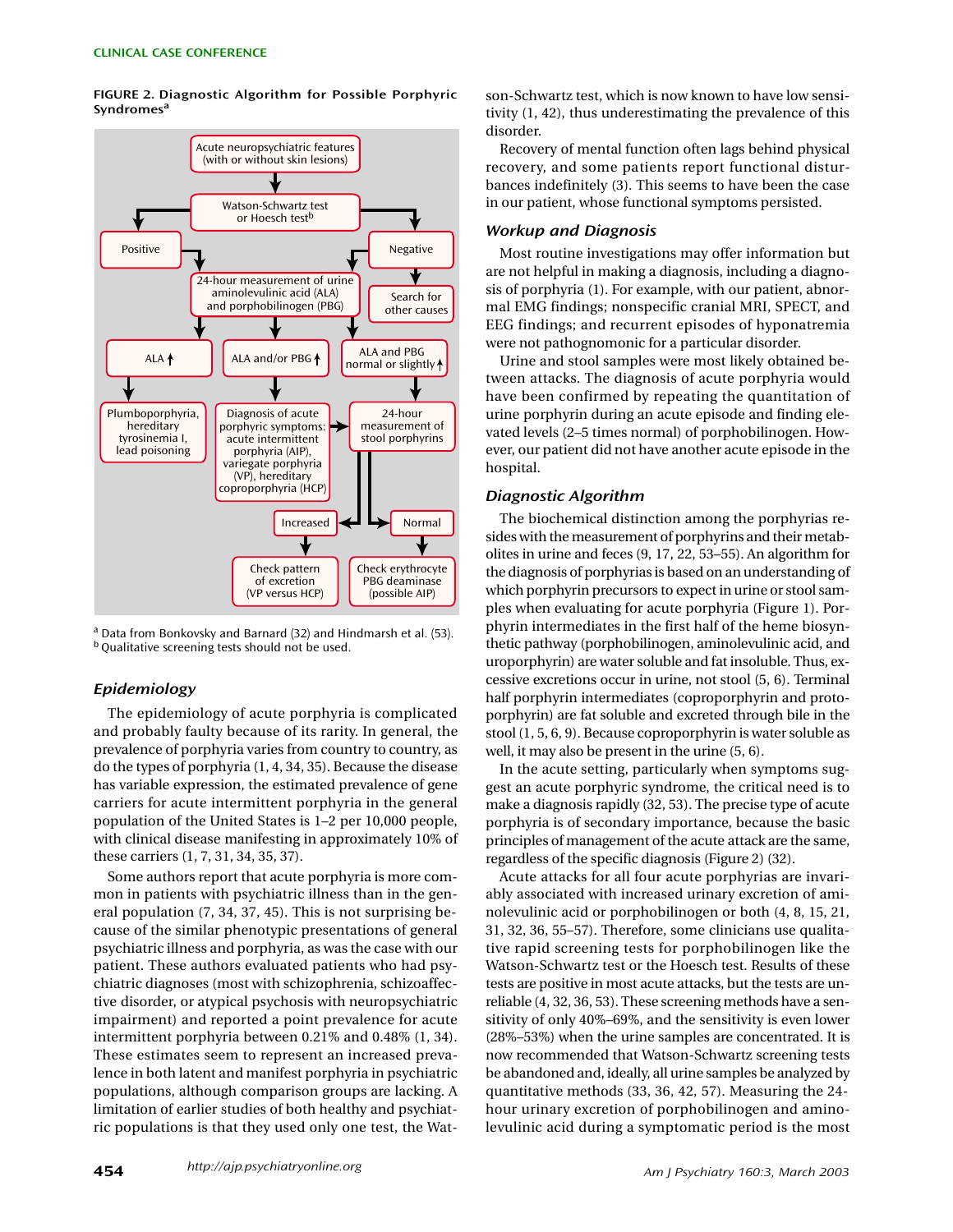helpful method of determining whether a particular set of symptoms and signs is due to acute porphyria (15).

If levels of urine porphobilinogen or aminolevulinic acid or both are increased, diagnosis of an acute porphyria attack can be made (1, 32, 34, 36, 43). When urine porphobilinogen is elevated more than 2 to 5 times its normal limits, an acute attack of acute intermittent porphyria, variegate porphyria, or hereditary coproporphyria should be suspected (6, 58). During an acute attack, acute intermittent porphyria is distinguished from variegate porphyria or hereditary coproporphyria by normal or near-normal levels of fecal porphyrin (42, 53). Reduced activity of erythrocyte porphobilinogen deaminase further supports the diagnosis of acute intermittent porphyria (4, 5, 53). The rare exception in which urine aminolevulinic acid but not porphobilinogen is increased is plumboporphyria (1, 32, 36), which is characterized by severe deficiency of hepatic 5-aminolevulinic acid dehydrase. Patients with hereditary tyrosinemia (type I tyrosinemia) or lead poisoning may also present with an elevation of only urinary aminolevulinic acid (1, 6, 32).

If levels of urine porphobilinogen and aminolevulinic acid are normal, the physician can be reassured that the patient is not having an acute attack of porphyria. The patient may still have porphyria, however, with symptoms and signs due to another cause (53), or the quantitation may have been performed between attacks (40, 59). If the patient's clinical history suggests an acute porphyric syndrome, fecal porphyrin subtyping and quantitation can confirm its presence and distinguish among acute intermittent porphyria, variegate porphyria, and hereditary coproporphyria subtypes (4, 40, 42, 53, 60).

Variegate porphyria and hereditary coproporphyria, like acute intermittent porphyria, have decreased porphobilinogen deaminase activity and resultant increased levels of urinary porphobilinogen during acute attacks (1, 5– 7, 40, 47). However, variegate porphyria is specifically distinguished by a deficiency of protoporphyrinogen oxidase, which leads to accumulation of both protoporphyrinogen and protoporphyrin in bile and feces (1, 2, 5, 7, 23, 31, 40– 42, 47, 53, 61). In variegate porphyria, the preponderant stool porphyrin is protoporphyrin (6, 40, 62), with concentrations ranging from 3 to 7 times the normal value (53). Hereditary coproporphyria also has a distinct stool porphyrin pattern. Defective coproporphyrinogen oxidase leads to accumulation of coproporphyrin in both stool and urine (1, 2, 5–7, 31, 42, 47, 53). In hereditary coproporphyria, the concentration of stool coproporphyrinogen is at least 5 times normal. In our patient, concentrations of urine porphyrins were within normal limits, ruling out an acute attack (Table 3). However, the concentration of his stool protoporphyrin was three times normal, suggesting the diagnosis of variegate porphyria (Table 4).

False negative results of urine porphyrin quantitation may be caused by a time lag between sample collection and testing (13, 35). Since porphyrins are light sensitive, specimens must be stored in the dark and tested as soon as possible. When exposed to normal lighting, urine porphyrin concentration is reduced by 50% in 24 hours (1).

In summary, increased urinary excretion of porphobilinogen or aminolevulinic acid (or both) confirms an acute attack of one of the four acute porphyrias (5–7, 13, 34, 36, 40, 42, 53, 56). Between attacks of the neuroporphyrias (acute intermittent porphyria and plumboporphyria), concentrations of urine porphobilinogen and aminolevulinic acid can remain elevated (53, 56) or decrease below detection limits (1, 3, 4, 6, 7, 13, 42, 56). If the latter occurs, either diagnosis becomes particularly difficult to make because in neuroporphyrias, concentrations of stool porphyrins remain normal both during and between acute attacks (5–7, 13, 53, 56). In the neurocutaneous porphyrias (variegate porphyria and hereditary coproporphyria), the situation is less complicated: levels of urine porphobilinogen and aminolevulinic acid are often normal between attacks, but levels of stool porphyrins are always increased, both during and between attacks (1, 3, 6, 7, 13, 34, 40, 42, 53, 62, 63).

## *Treatment and Prophylaxis*

Management strategies in acute episodes of porphyria are limited, and therapy is mainly supportive (2, 5, 7, 28, 37). Treatment mainstays include identifying and limiting possible precipitants, maintaining adequate intake of carbohydrates and fluids, and administering haem arginate (3–5, 7, 15, 16, 28, 29, 31, 34, 35, 43, 46, 48, 50, 64). Complications of the disease must also be managed with appropriate subspecialty consultation (5–7, 15, 28, 34, 43, 46).

Perturbations in both the external and internal environments are believed to greatly influence acute porphyria expression (2–4, 6, 10, 21, 22, 30). Environmental factors such as prescribed or illicit drugs, chemicals, a low-carbohydrate and low-calorie diet, dehydration, infection, psychologic stress, excessive alcohol intake, cigarette smoking, variations in levels of physiologic hormones (such as during menstrual cycling), sex hormone treatments, and sun exposure may precipitate acute attacks (2–4, 6, 11, 13, 15, 18, 20, 21, 30, 31, 34, 37, 46, 60, 65). Some authors deny the importance of stress, infection, and fasting (1, 5); however, we believe that our patient's low caloric intake, excessive smoking and caffeine use, significant work stress, and use of multiple psychotropic medications contributed to the clinical expression of the disease. In women, relapses are more likely before menstruation (associated with the late luteal phase of the menstrual cycle) and during pregnancy (2, 4, 5, 8, 30, 34, 37).

Medications can trigger or exacerbate acute attacks (9, 30, 34, 43, 49, 50, 65). Unfortunately, information for most drugs is insufficient to allow them to be classified as definitely harmful or safe, even as other drugs have been labeled harmful on the basis of inadequate evidence (4, 6, 30, 46). Little information exists about the safety of many psychotropic drugs, especially the newer antidepressants and atypical antipsychotics (30). A MEDLINE search from the 1960s to the present shed no light on medications that could have triggered acute porphyria attacks in our pa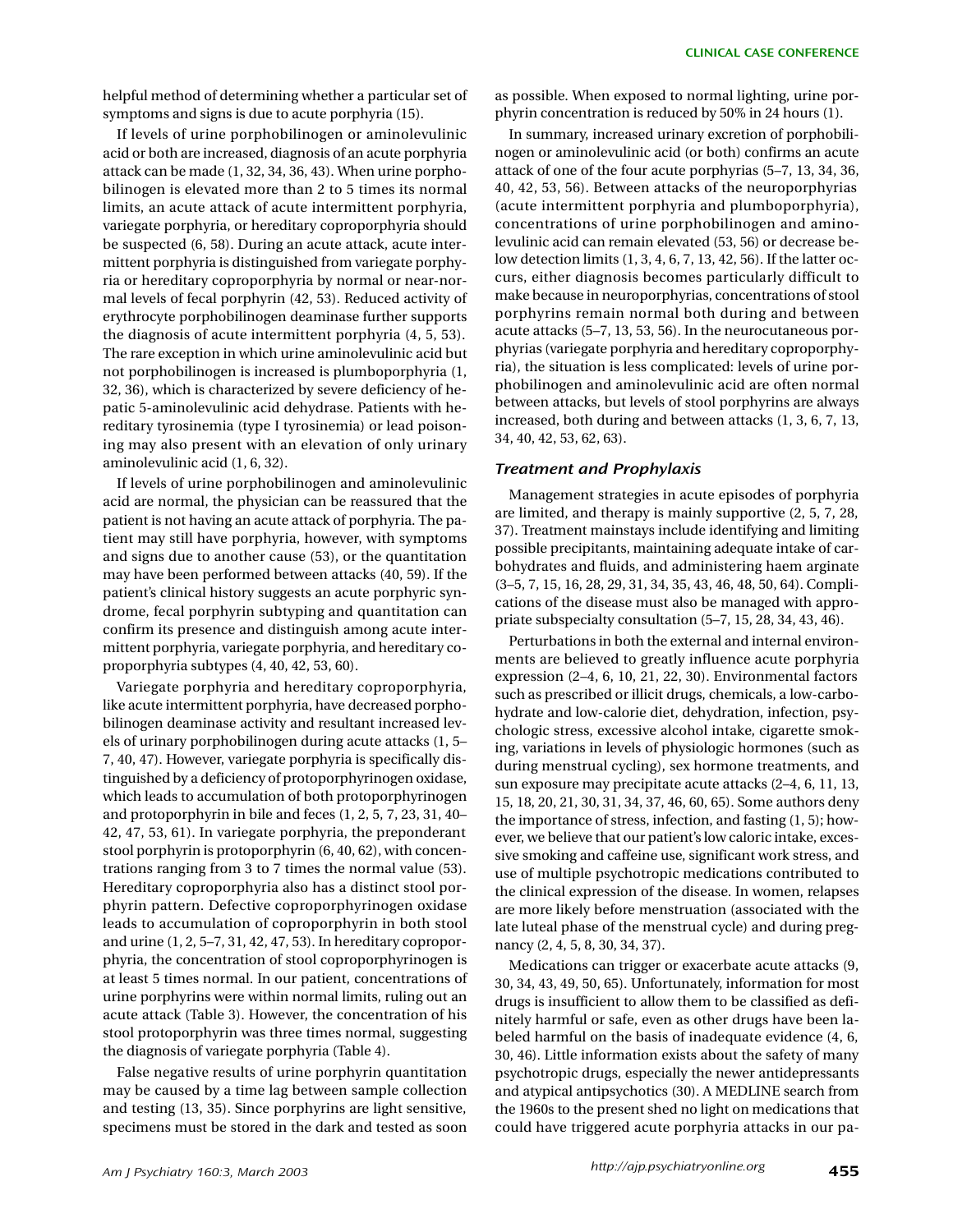tient. We found no relevant information on any of his medications, including nefazodone, sertraline, valproic acid, perphenazine, venlafaxine, and olanzapine.

Hematin—most typically in the form of haem arginate—is the only form of heme currently approved for use in the United States during acute attacks (2, 4–7, 15, 18, 29, 32, 34). By negative feedback, heme suppresses aminolevulinic acid synthase, the rate-limiting enzyme in the heme biosynthetic pathway, with a resultant dramatic decline in porphyrin production (4, 5, 66, 67). Within hours of heme administration, the overproduction and overexcretion of aminolevulinic acid and porphobilinogen are normalized. Within 2 to 4 days, most patients with acute porphyria show clinical improvement (4, 5, 32, 66). As inhibitors of heme oxygenase, tin and zinc metalloporphyrins are alternatives to hematin. They have been shown to prolong remission when given with haem arginate (1, 4, 6, 24, 32). The metalloporphyrins' side effects of cutaneous photosensitivity and potential toxicity limit their use; however, further evaluation is continuing (4). Our patient did not receive treatment with either hematin or metalloporphyrins because he did not have an acute attack at our medical center.

### *Genetics*

Most of the porphyrias are inherited (2–4, 6, 10, 21, 30). Acute intermittent porphyria, variegate porphyria, and hereditary coproporphyria are inherited as autosomal dominant conditions with low penetrance (5, 7, 8, 10, 11, 18, 21, 31, 34, 35, 37, 38, 42–45). Therefore, 80%–90% of patients who have inherited the enzyme deficiency never have symptomatic disease and are considered to be "latent porphyrics" (1, 6, 8, 13, 30, 31, 34, 50). Only 10%–15% of the gene carriers have the clinical syndrome. One-third of patients have no family history, the condition probably having remained latent (inactive) or unidentified for several generations (4, 14, 34, 54). The autosomal recessive porphyrias (plumboporphyria and the homozygous counterparts of variegate porphyria and hereditary coproporphyria) are even rarer disorders than the autosomal dominant acute porphyrias (5, 7, 10, 31). The homozygous forms are often associated with more florid and severe clinical features (1, 10). Sequence analyses of the genes for all enzymes required for heme biosynthesis have revealed the porphyrias as highly heterogeneous, with multiple mutations underlying each type (5, 7, 10, 11, 23, 26, 31). For example, more than 120 mutations have been described for porphobilinogen deaminase (also called hydroxymethylbilane synthase or, in older literature, uroporphyrinogen I synthase) (31, 45), the enzyme involved in acute intermittent porphyria (20, 31). Therefore, DNA analysis is not yet of routine diagnostic value (4). It could provide a precise diagnosis of some of the porphyrias if the patient has one of the previously described point mutations, but this technique is currently confined to a few research laboratories (53, 54).

The only way to distinguish among the acute porphyrias is through biochemical analysis of urine and stool. Typically, patients with the autosomal dominant varieties present initially in adulthood, and those with homozygous variants present in early childhood. Symptomatic porphyria is thought to be more common in female than male patients (1, 2–4, 7, 10, 31, 34), with a female-male ratio of 5 to 1 (1, 4, 7, 10, 34).

#### *Other Diagnostic Methods*

Enzyme assays in erythrocytes or other cells or tissues are helpful in supporting the diagnosis but are best used to identify family members with latent disease (6, 7, 14, 22, 32, 62). The demonstration of decreased cellular enzyme activity proves the presence of the genetic defect but by itself is insufficient for implicating porphyria as the cause of a particular patient's symptoms (1, 6, 14). Enzyme tests are often technically difficult and require tissues such as cultured fibroblasts, lymphocytes, or liver biopsy material; therefore, except for the use of erythrocyte porphobilinogen deaminase activity to confirm the diagnosis of acute intermittent porphyria, they are rarely used (32, 53, 54).

Plasma peak fluorescence is used with fecal porphyrin quantification for diagnosis of variegate porphyria (4, 32, 54, 68, 69). Plasma fluorescence emission scanning in variegate porphyria shows a characteristic peak between 621 and 628 nm (32, 53, 54, 68–71).

# **Conclusions**

In retrospect, our patient's clinical manifestations were strikingly similar to what is documented in the literature about the disease. He presented with a combination of neuropsychiatric and medical symptoms, all of which fit a diagnosis of porphyria but all of which are nonspecific (1). Diagnosis should be based on a high degree of awareness. In the present case, the diagnosis was entertained because of the following: 1) the etiologically obscure neurosis or psychosis after an extensive workup, 2) unexplained peripheral neuropathy, 3) indeterminate neurologic spells, 4) hyponatremia of unknown cause, and 5) a confusing constellation of symptoms. Results from quantitative tests for porphyrins in both urine and stool performed earlier may have proven valuable in making a diagnosis sooner.

Received May 13, 2002; revision received Oct. 12, 2002; accepted Oct. 15, 2002. From the Sleep Disorders Center and the Department of Psychiatry and Psychology, Mayo Clinic. Address reprint requests to Dr. Bostwick, Mayo Clinic, 200 First St., Rochester, MN 55905.

#### **References**

- 1. Crimlisk HL: The little imitator—porphyria: a neuropsychiatric disorder. J Neurol Neurosurg Psychiatry 1997; 62:319–328
- 2. Ashley EM: Anaesthesia for porphyria. Br J Hosp Med 1996; 56: 37–42
- 3. Jensen NF, Fiddler DS, Striepe V: Anesthetic considerations in porphyrias. Anesth Analg 1995; 80:591–599
- 4. Thadani H, Deacon A, Peters T: Diagnosis and management of porphyria. Br Med J 2000; 320:1647–1651
- 5. Hift RJ, Meissner PN, Kirsch RE: The clinical diagnosis, prevention and management of the hepatic porphyrias. Trop Gastroenterol 1997; 18:41–44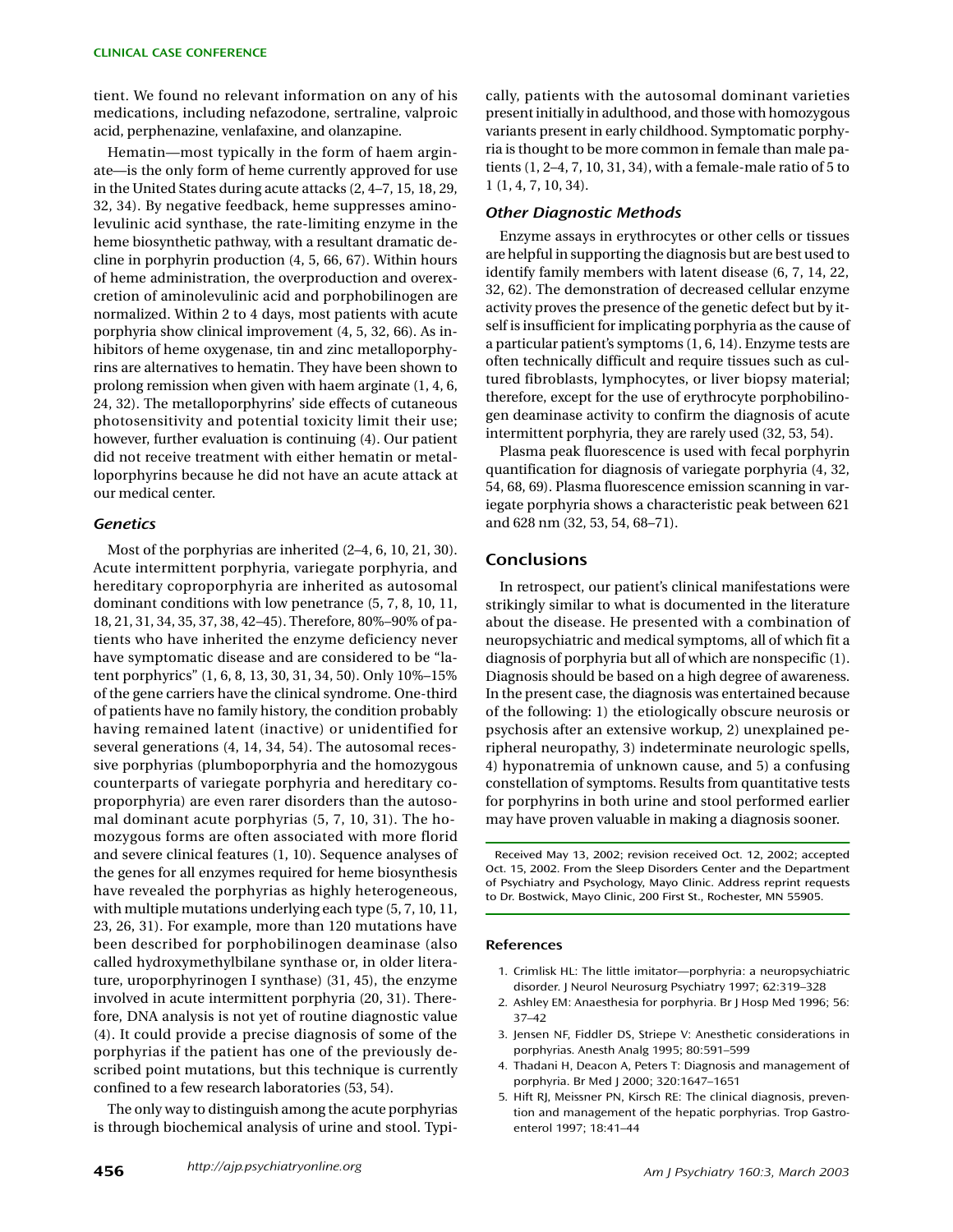- 6. Tefferi A, Colgan JP, Solberg LA Jr: Acute porphyrias: diagnosis and management. Mayo Clin Proc 1994; 69:991–995
- 7. Scarlett YV, Brenner DA: Porphyrias. J Clin Gastroenterol 1998; 27:192–198
- 8. Gazzaniga V: Uroporphyria: some notes on its ancient historical background. Am J Nephrol 1999; 19:159–162
- 9. Hahn M, Bonkovsky HL: Multiple chemical sensitivity syndrome and porphyria: a note of caution and concern. Arch Intern Med 1997; 157:281–285
- 10. Frank J, McGrath J, Lam H, Graham RM, Hawk JL, Christiano AM: Homozygous variegate porphyria: identification of mutations on both alleles of the protoporphyrinogen oxidase gene in a severely affected proband. J Invest Dermatol 1998; 110:452– 455
- 11. Frank J, Lam H, Zaider E, Poh-Fitzpatrick M, Christiano AM: Molecular basis of variegate porphyria: a missense mutation in the protoporphyrinogen oxidase gene. J Med Genet 1998; 35: 244–247
- 12. Harper P, Hybinette T, Thunell S: Large phlebotomy in variegate porphyria. J Intern Med 1997; 242:255–259
- 13. Elder GH, Hift RJ, Meissner PN: The acute porphyrias. Lancet 1997; 349:1613–1617
- 14. Mattern SE, Tefferi A: Acute porphyria: the cost of suspicion. Am J Med 1999; 107:621–623
- 15. Kauppinen R: Management of the acute porphyrias. Photodermatol Photoimmunol Photomed 1998; 14:48–51
- 16. Kauppinen R, Timonen K, Mustajoki P: Treatment of the porphyrias. Ann Med 1994; 26:31–38
- 17. Lip GY, McColl KE, Moore MR: The acute porphyrias. Br J Clin Pract 1993; 47:38–43
- 18. Grandchamp B: Acute intermittent porphyria. Semin Liver Dis 1998; 18:17–24
- 19. Lim HW, Cohen JL: The cutaneous porphyrias. Semin Cutan Med Surg 1999; 18:285–292
- 20. Petrides PE: Acute intermittent porphyria: mutation analysis and identification of gene carriers in a German kindred by PCR-DGGE analysis. Skin Pharmacol Appl Skin Physiol 1998; 11: 374–380
- 21. Moore MR: Biochemistry of porphyria. Int J Biochem 1993; 25: 1353–1368
- 22. Ellefson RD, Ford RE: The porphyrias: characteristics and laboratory tests. Regul Toxicol Pharmacol 1996; 24:S119–S125
- 23. Frank J, Poh-Fitzpatrick MB, King LE Jr, Christiano AM: The genetic basis of "Scarsdale Gourmet Diet" variegate porphyria: a missense mutation in the protoporphyrinogen oxidase gene. Arch Dermatol Res 1998; 290:441–445
- 24. Straka JG, Rank JM, Bloomer JR: Porphyria and porphyrin metabolism. Annu Rev Med 1990; 41:457–469
- 25. Sarkany RP: Porphyria: from Sir Walter Raleigh to molecular biology. Adv Exp Med Biol 1999; 455:235–241
- 26. McDonagh AF, Bissell DM: Porphyria and porphyrinology—the past fifteen years. Semin Liver Dis 1998; 18:3–15
- 27. Poh-Fitzpatrick MB: The porphyrias. Dermatol Clin 1987; 5:55– 61
- 28. Laiwah AC, McColl KE: Management of attacks of acute porphyria. Drugs 1987; 34:604–616
- 29. Bloomer JR, Bonkovsky HL: The porphyrias. Dis Mon 1989; 35: 1–54
- 30. Holroyd S, Seward RL: Psychotropic drugs in acute intermittent porphyria. Clin Pharmacol Ther 1999; 66:323–325
- 31. Sassa S, Kappas A: Molecular aspects of the inherited porphyrias. J Intern Med 2000; 247:169–178
- 32. Bonkovsky HL, Barnard GF: Diagnosis of porphyric syndromes: a practical approach in the era of molecular biology. Semin Liver Dis 1998; 18:57–65
- 33. Djulbegovic B: Clinical problem-solving: still hazy after all these years (letter). N Engl J Med 1995; 332:333
- 34. Burgovne K, Swartz R, Ananth J: Porphyria: reexamination of psychiatric implications. Psychother Psychosom 1995; 64:121– 130
- 35. Santosh PJ, Malhotra S: Varied psychiatric manifestations of acute intermittent porphyria. Biol Psychiatry 1994; 36:744– 747
- 36. Deacon AC, Peters TJ: Identification of acute porphyria: evaluation of a commercial screening test for urinary porphobilinogen. Ann Clin Biochem 1998; 35:726–732
- 37. Regan L, Gonsalves L, Tesar G: Acute intermittent porphyria. Psychosomatics 1999; 40:521–523
- 38. Boon FF, Ellis C: Acute intermittent porphyria in a children's psychiatric hospital. J Am Acad Child Adolesc Psychiatry 1989; 28:606–609
- 39. Meyer UA, Schuurmans MM, Lindberg RL: Acute porphyrias: pathogenesis of neurological manifestations. Semin Liver Dis 1998; 18:43–52
- 40. Mustajoki P: Variegate porphyria. Ann Intern Med 1978; 89: 238–244
- 41. Frank J, Christiano AM: Variegate porphyria: past, present and future. Skin Pharmacol Appl Skin Physiol 1998; 11:310–320
- 42. Deacon AC: Clinical problem-solving: still hazy after all these years. N Engl J Med 1995; 332:332–333
- 43. Gonday G, Imbert Y, Maire JP, Leng B: [Variegata porphyria: up to date concerning a recent case.] Sem Hop Paris 1981; 57: 397–403 (French)
- 44. Hamner MB: Obsessive-compulsive symptoms associated with acute intermittent porphyria. Psychosomatics 1992; 33:329– 331
- 45. Suarez JI, Cohen JL, Larkin J, Kernich CA, Hricik DE, Daroff RB: Acute intermittent porphyria: clinicopathologic correlation: report of a case and review of the literature. Neurology 1997; 48: 1678–1683
- 46. Gorchein A: Drug treatment in acute porphyria. Br J Clin Pharmacol 1997; 44:427–434
- 47. Meissner P, Adams P, Kirsch R: Allosteric inhibition of human lymphoblast and purified porphobilinogen deaminase by protoporphyrinogen and coproporphyrinogen: a possible mechanism for the acute attack of variegate porphyria. J Clin Invest 1993; 91:1436–1444
- 48. Hift RJ, Meissner PN, Corrigall AV, Ziman MR, Petersen LA, Meissner DM, Davidson BP, Sutherland J, Dailey HA, Kirsch RE: Variegate porphyria in South Africa, 1688–1996—new developments in an old disease. S Afr Med J 1997; 87:722–731
- 49. Meissner PN, Dailey TA, Hift RJ, Ziman M, Corrigall AV, Roberts AG, Meissner DM, Kirsch RE, Dailey HA: A R59W mutation in human protoporphyrinogen oxidase in decreased enzyme activity and is prevalent in South Africans with variegate porphyria. Nat Genet 1996; 13:95–97
- 50. Khandheria U, Bhattacharya A: Acute intermittent porphyria: pathophysiology and treatment. Pharmacotherapy 1984; 4: 144–150
- 51. Lithner F: Could attacks of abdominal pain in cases of acute intermittent porphyria be due to intestinal angina? I Intern Med 2000; 247:407–409
- 52. Tan CH, Yeow YK: Acute intermittent porphyria (AIP)—an unusual cause of acute confusional state: a case report. Ann Acad Med Singapore 1988; 17:451–453
- 53. Hindmarsh JT, Oliveras L, Greenway DC: Biochemical differentiation of the porphyrias. Clin Biochem 1999; 32:609–619
- 54. Hindmarsh JT, Oliveras L, Greenway DC: Plasma porphyrins in the porphyrias. Clin Chem 1999; 45:1070–1076
- 55. Cripps DJ: Porphyria: genetic and acquired. IARC Sci Publ 1986; 77:549–566
- 56. Herrick AL, McColl KE: Lack of certainty on the diagnosis of acute intermittent porphyria: comment on the concise com-